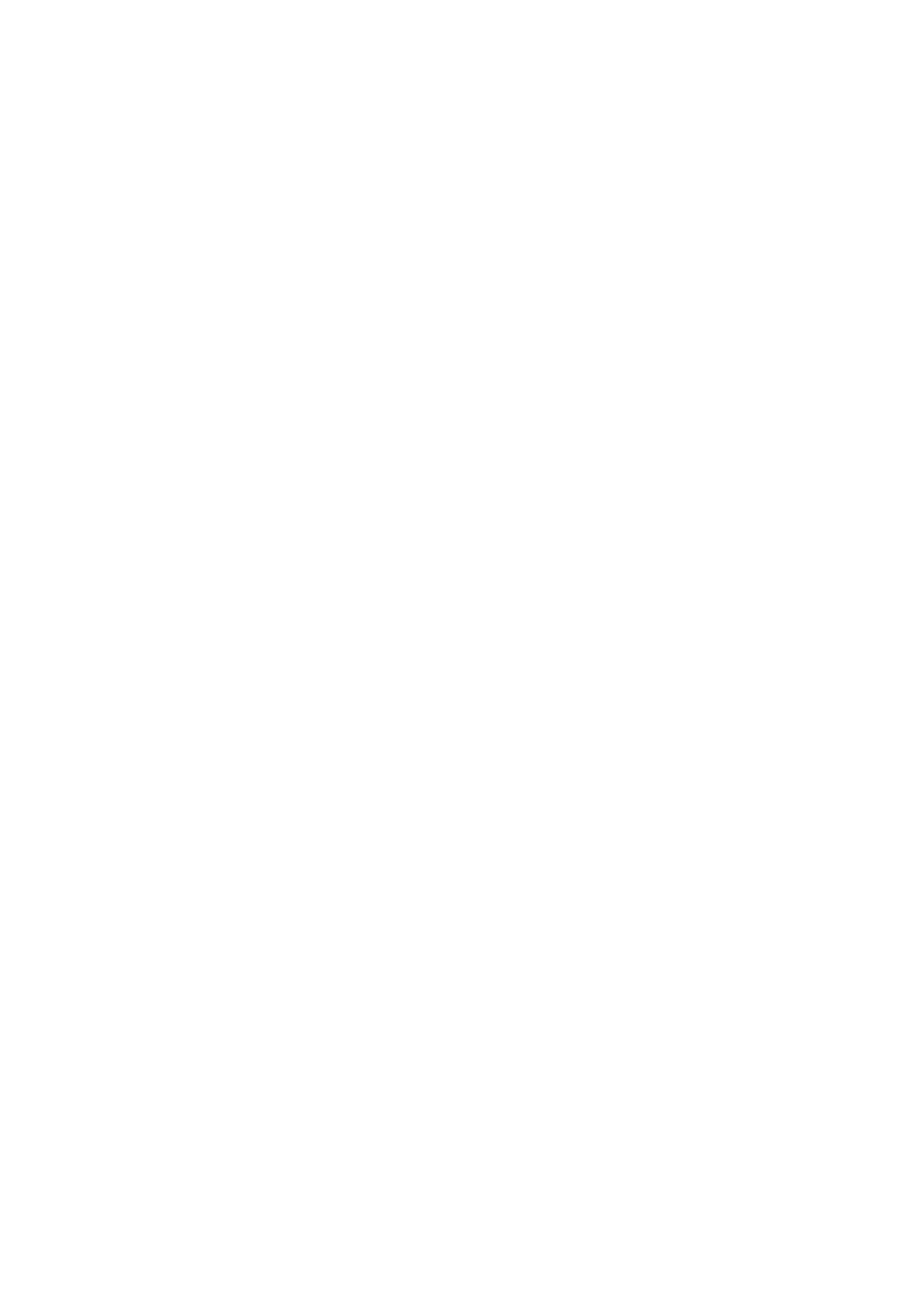# **Operational and usage procedures**

MIF may in its absolute discretion vary these Procedures by not less than 30 days' written notice and any such variation will apply to all Proposals submitted by you after the date on which such variation is stated to take effect. These Procedures should be read alongside your Legal and Regulatory obligations pursuant to the terms of your FCA authorisation, the Engagement Letter, the Terms of Business - Dealer Offer and Warranty and the MIF Date Protection Policy. Capitalised terms in these Procedures shall have the meaning set out in your Dealer **Offer and Warranty unless otherwise specified**.

**Mann**Island

**Fuelling Finance** 

- 1. If Mann Island Finance Limited (**'MIF'**) is prepared to proceed with a Proposal, it will be referred to potential Funders, which may include MI Vehicle Finance Limited (**'MIVF'**). You will ensure the Customer is aware of this and that MIF and each potential Funder may carry out credit reference agency searches for the purposes of checking the Customer's identity and credit history as set out in the Data Protection Act Policy. Searches must be made on an 'opt-in' basis (extending to financially associated third party data) and we will be unable to proceed with the Proposal if the Customer wishes to 'opt out'.
- 2. MIF will inform you if the Proposal is rejected by any or all of the Funders to which it is initially referred. MIF will also advise you if we would propose to refer the Proposal to one or more additional Funders, who may also carry out credit reference agency searches, in which case you will obtain the Customer's consent to our doing so.
- 3. MIF will have absolute discretion to reject any Proposal without giving reasons, as will any Funder to whom the Proposal is referred. You must not give any indication to the Customer as to the likely outcome of any Proposal and will not challenge or discuss with the Customer any decision by MIF or the Funder to decline any Proposal or impose any conditions. Any such decision will be final and neither MIF nor the Funder will have any liability to you in any way whatsoever arising from a rejection of the Proposal.
- 4. The Funder will notify you if a particular Proposal is approved, in which case you must ensure that:
	- i) The Customer is made aware of any and all conditions attached to the Offer of Agreement, and that those conditions are acceptable to the Customer. The Customer must not sign the Finance Agreement until all conditions attached to the Offer of Agreement have been met.
	- ii) If the nature or terms of the Finance Agreement differ from those originally sought by the Customer or from the Proposal in any respect, you explain and ensure the changes are acceptable to the Customer. In particular, if the Customer has applied for hire purchase finance but the Funder considers the amount of credit sought is outside acceptable loan-tovalue parameters (whether on the basis of the Vehicle's current or anticipated future value) and therefore offers to provide a lower amount of credit under the terms of a hire purchase agreement in conjunction with a 'top up loan', you will ensure that position is fully explained and acceptable to the Customer.
	- iii) You advise the Customer to read and allow the Customer sufficient opportunity to consider the terms of any CCA regulated agreement and any precontract information before entering into it
	- iv) Where the Customer is entering into a CCA regulated agreement for credit of up to £60,260, you provide the Customer with an adequate explanation of the matters referred to in CONC 4.2.5R (which, where MIVF is the Funder, are set out in the sheet headed 'Your Agreement Explained') to enable the Customer to make an informed choice. You must advise the Customer to consider the information and that the Customer is able to take the information away. You must also provide the Customer with an opportunity to ask questions about the Finance Agreement and advise the Customer of how to ask for further information and explanation, which you must enable the Customer to do without incurring undue cost or delay.
	- v) If you suspect the Customer has difficulty understanding the Finance Agreement and its consequences, extra care is taken to ensure the Customer can make an informed decision; for example, if the Customer does not have a good understanding of the English language, you consider alternative methods of providing the information referred to in paragraph 4 iv) above, such as providing the information to a friend or relative who can assist the Customer. If you remain concerned that the Customer is unable to make an informed decision in those circumstances or, for example, because the Customer has a suspected mental capacity limitation or otherwise appears vulnerable, you must notify MIF immediately.
	- vi) The Contract Documentation given to the Customer to sign is complete and accurate, in accordance with the Funder's standard documentation provided to you by the Funder and in no way subject to amendment or alteration by you.
	- vii) Where signature of the Contract Documentation takes place in your presence, you inspect/verify the Customer's original identity documents for anti-money laundering purposes face to face and on the same occasion.
	- viii) The Contract Documentation is forwarded to MIF, to be received as a single pack no later than 90 days after the date of the Offer of Agreement, or such shorter period as may be specified in the Offer of Agreement. If you submit incomplete documentation and/or submit documentation after this period expires and/or after the Offer of Agreement has been withdrawn (whether or not MIF or the Funder has notified you of the withdrawal), MIF and/or the Funder will have absolute discretion to refuse to complete the Transaction. Where the Contract Documentation is sent to MIF electronically in the first instance, the originals must be submitted to MIF on request.
	- ix) Where the Vehicle is second-hand and the subject of an existing finance agreement, that you have settled the balance due under the existing arrangement and arranged removal of the corresponding notification at HPI and/or Experian before completion of the Transaction.
- 5. Once MIF has received the Contract Documentation and is satisfied that all conditions set out in the Offer of Agreement have been complied with, MIF will pass the Contract Documentation to the Funder and, assuming both MIF and the Funder remain willing to proceed with the Transaction, the Transaction will be completed by our payment of:

i) The purchase price of the vehicle less the deposit;

ii) Any commission due to you.

6. Until such time as a Transaction has completed, MIF and/or the Funder will have absolute discretion to refuse to complete the Transaction (and, in the Funder's case, to withdraw the Offer of Agreement) if MIF and/or the Funder become aware of any information which materially affects the Transaction, or which MIF and/or the Funder reasonably consider would, if it had been known at the time, have resulted in the Proposal being rejected or the Offer of Agreement being made on substantially different terms. It will be your responsibility to check with MIF that we and the Funder remain willing to proceed with the Transaction before releasing the Vehicle to the Customer; if you allow the Customer to take delivery of the Vehicle before obtaining such confirmation, this will be at your own risk.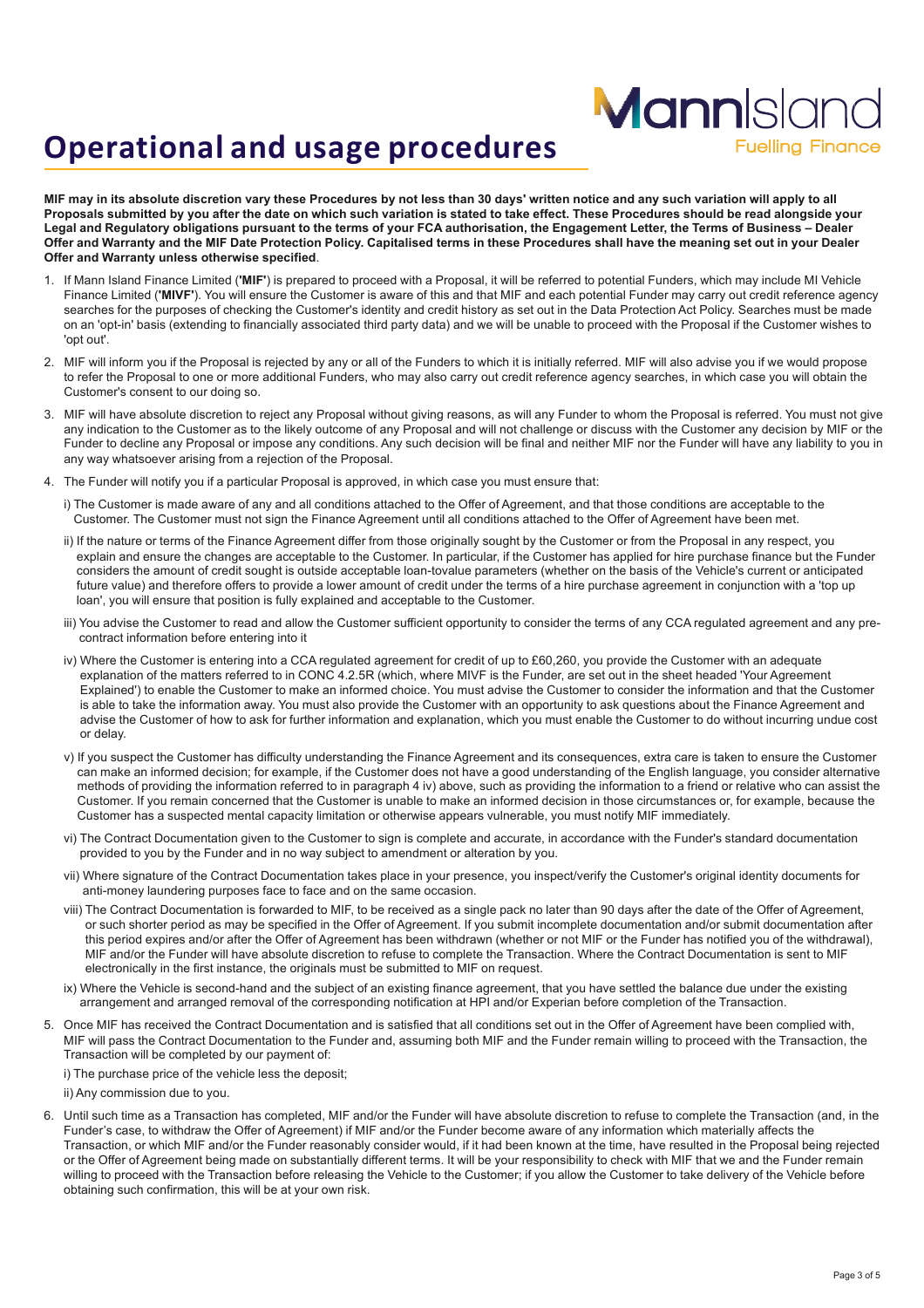- 7. The Terms of Business Dealer Offer and Warranties apply to all Transactions.
- 8. MIF will notify you once the Transaction has completed. As soon as you receive such notification from MIF, you must arrange for the Vehicle to be collected by or delivered to the Customer.
- 9. If requested by MIF, the original Contract Documentation must be received by MIF within 7 days of our payment of your invoice.

### **Point of Sale Systems(POS)**

- 10. To enable you to use the POS, MIF will provide you via a named email account as provided by you with a link to the POS. You will gain access to the POS System via a username and password. You acknowledge that you will be wholly and entirely responsible for ensuring that:
	- i) the POS is only accessed by those of your employees who are trained and competent;
	- ii) no misuse of the POS occurs as a result of the use of your username and password, whether or not by you or your employees including but not limited to the wrongful disclosure and/or processing of Customer Information;
	- iii) Use of the POS, whether or not by you or your employees, will be strictly restricted to activity which is required to further the purposes of this Agreement, including but not limited to the submission of a Proposal.
- 11. MIF will use its reasonable endeavours to ensure that the POS is available for your use during the your normal working hours, but will not be responsible for ensuring that the POS is operating at any given time, nor for the performance of the POS to any given standard when operational. In particular, MIF will not be responsible for downtime necessitated by maintenance and/or business operational processes.
- 12. All Intellectual Property Rights in connection with the POS are the property of MIF or its third party suppliers and you will use all reasonable endeavours to ensure that such rights are not infringed, whether by you or by any third party.
- 13. Upon termination of any employee with access to the POS, you must notify MIF as soon as applicable and at least within 30 days.
- 14. MIF reserves the right to delete data collected through the POS at its sole discretion.
- 15. MIF accepts no liability for the maintenance or retention of any data collected on the POS.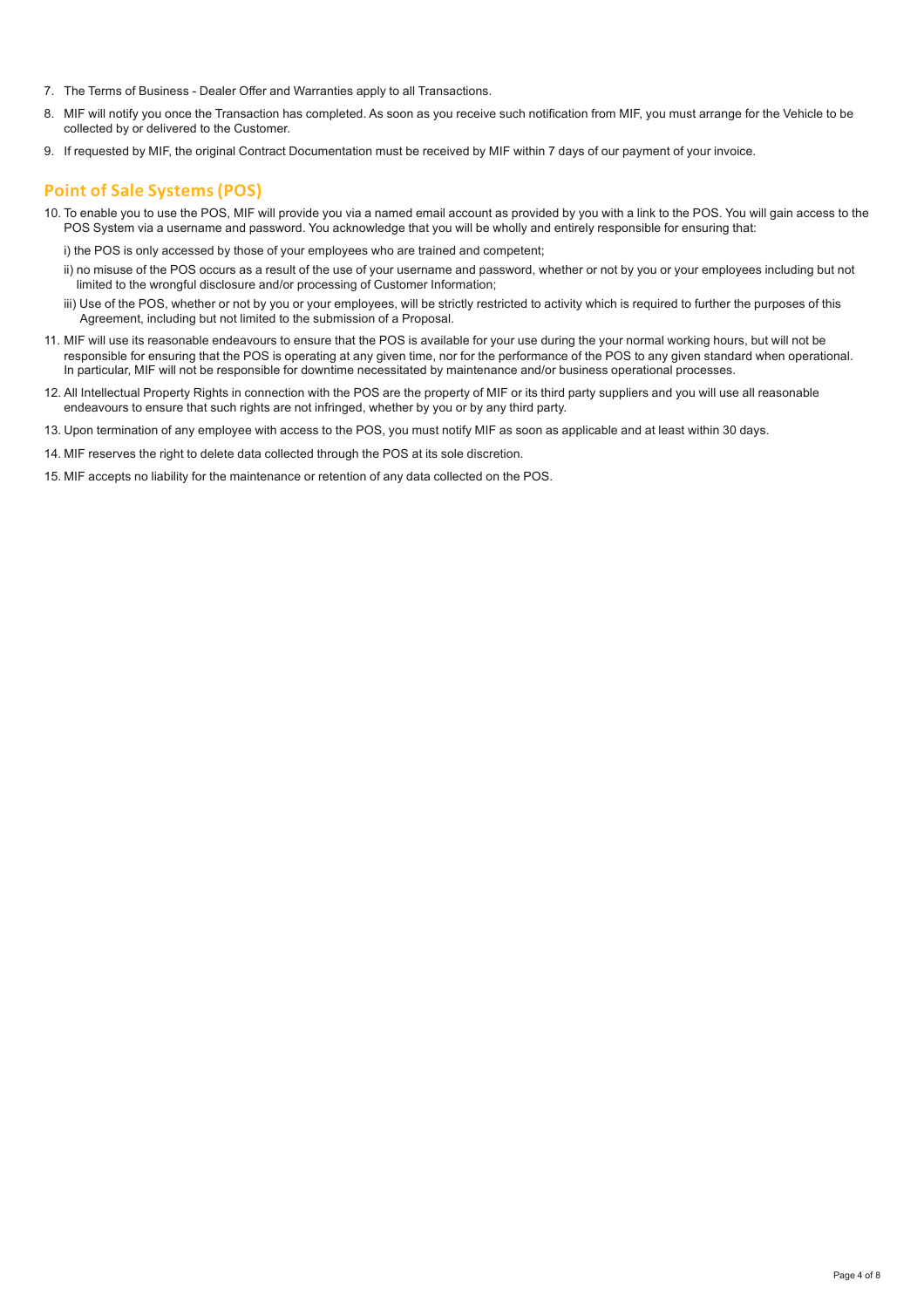

## **MIF Data Protection Policy**

We may in our absolute discretion vary this policy by not less than 30 days' written notice and any such variation will apply to all Proposals submitted by you after the date on which such variation is stated to take effect. This *Policy should be read alongside your Legal and Regulatory obligations pursuant to the terms of your FCA authorisation, the Engagement Letter, the Terms of Business – Dealer Offer and Warranty and the Operational and Usage Procedures.*

- 1. We, Mann Island Finance Limited, on behalf of ourselves and all associated companies within the Investec Group (collectively referred to as Group Companies), wish to ensure that we conform at all times with both the letter and the spirit of data protection legislation, including but not limited to the General Data Protection Regulation 2016 (Regulation (EU) 2016/679), the Data Protection Act 1998 and any replacement for that Act ("DP Law"). Furthermore, we expect all of our dealers to do the same.
- 2. In particular, we wish to ensure that we do not process "personal data" (as defined in DP Law) without the relevant individual being provided at the appropriate time with all required information. In the context of a finance proposal, this information will include in particular:
	- Our identity as a Data Controller of the individual's personal data;
	- Details of the personal data we will obtain;
	- Details of the processing we will undertake in respect of that data; and
	- Our grounds for carrying out that processing.
- 3. As a dealer, it is your responsibility to ensure that you yourself comply fully with DP Law in respect of the personal data which you will obtain in the course of your business. However, we also require that you comply with the terms of this DPA Policy in order to ensure that when you submit a Proposal to us, neither we, nor any funder to which we submit it, will be in breach of DP Law when we and/or they consider it. Failure to comply strictly with the terms of this DPA Policy will be a breach of your Terms of Business with us.
- 4. Before you submit any Proposal to us, you must provide all individuals whose personal data we and/or any funder will need to receive and/or obtain and/or process in connection with that proposal with our Fair Processing Notice ("FPN"), as amended from time to time. A copy of our current FPN is set out at the end of this DPA Policy.
- 5. Confirmation that the terms of this DPA Policy have been strictly complied with and in particular that the FPN has been provided to the identified individuals must be recorded by you in respect of **every** Proposal submitted to us, with such records being retained for a minimum of seven years.
- 6. You must at all times process customers' personal data in accordance with the requirements of DP Law, CONC and all other Legal and Regulatory Obligations. In particular:

6.1. You must at all times ensure you have appropriate technical and organisational measures in place to protect any personal data obtained, accessed or processed by you against any unauthorised or unlawful processing, accidental loss, destruction or damage.

6.2. Where the customer is seeking to enter into a Consumer Credit or Hire Agreement you will, where the customer requests, disclose to the customer from where their personal data was obtained (if not from the customer), including the name and address of any credit reference agency you have consulted or which, where the Funder has decided not to proceed with the Proposal based on information obtained from a credit reference agency, MIF informs you the Funder has consulted.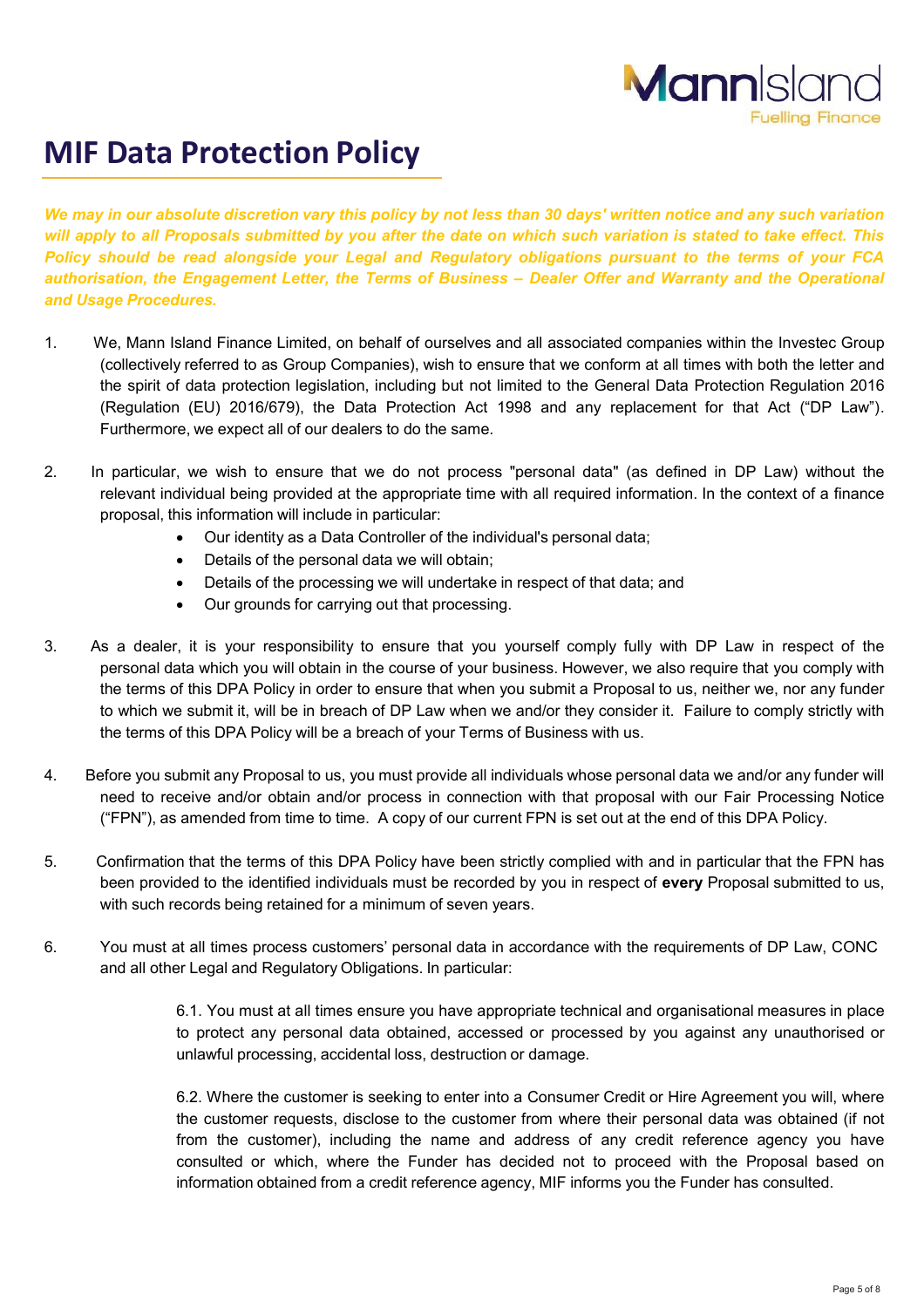7. Lastly, for the avoidance of doubt, we confirm that even if the circumstances of a given transaction make it difficult for you to directly inform or obtain consent from any relevant individual as required by this policy or our terms of business with you (for example, where finance is being arranged by one director/partner and you need to inform or obtain consent from his/her co-directors/partners), you must nevertheless still take such steps as are necessary to identify and to ensure that all relevant individuals receive the requisite FPN and provide appropriate consent.

### **Mann Island Finance Fair Processing Notice**

#### MANN ISLAND FINANCE LIMITED DATA PROTECTION NOTICE TO INDIVIDUALS INVOLVED IN FINANCE APPLICATIONS

We are Mann Island Finance Limited (MIF), a finance broker, and we have been asked to assist you in obtaining finance. This process will involve the processing of your personal data. This Data Protection Notice is intended to give you information on how this personal data (*i.e*., information which directly or indirectly identifies you) will be processed by us and/or any company to which we submit a finance application on your behalf.

We have not yet identified the finance company or companies to which such an application will be submitted (and so we will refer to any such company in this notice as "the Company") but full details of how each of the particular finance companies we use will process personal data relating both to applicants and customers can be found at https://mannisland.co.uk/regulatory-and-legal-information/

Where the Company is MI Vehicle Finance Limited (MIVF), a finance company linked to MIF, further details of how MIVF will manage and use your data can be found at https://www.mannisland.co.uk/mivf-data-protection, where you can also find details of the credit reference and fraud prevention agencies that MIVF uses, and information about your data protection rights. Both MIF and MIVF are members of the Investec Group of Companies, and may pass your data on to other companies within that group, some of which are located in countries outside the EEA (including in South Africa).

For the purposes of EU data protection laws, we and the Company will each be a data controller.

**Data That May Be Collected.** We and the Company may each collect certain personal data with respect to you, including, without limitation, your name, address, date of birth, contact details, credit reference data, financial and employment details, banking and credit card details, director or shareholder roles, income and similar details. We and/or the Company may collect some of this data from third parties, for example credit reference agencies.

Where a corporate entity is applying for finance, we and the Company may collect personal data about the individuals who are directors and shareholders of the business from credit reference agencies (CRAs) where this data is held publicly, such as at Companies House. Where a partnership is applying, we and the Company may similarly collect personal data about the individual partners. This notice also applies to the processing of such personal data and use of the word 'you' in this notice will encompass such individuals.

We and the Company may process sensitive personal data (including, for example, information revealing an individual's physical or mental health). Where sensitive personal data are processed we will obtain your explicit consent for the processing.

**Use of Personal Data.** We and/or the Company will use your personal data for: provision of products and services, credit and AML risk assessment, profiling for marketing purposes, market research and product development, statistical analysis, marketing, fraud prevention and detection and otherwise as necessary to comply with applicable laws, regulations and/or codes of practice. The processing of personal data may be undertaken with your consent, or where it is necessary for the performance of a contractual relationship or compliance with a legal obligation, or where it is in our legitimate interests, and/or those of the Company or a member of any group of companies to which we and/or the Company belongs.

**Disclosure to Certain Third Parties.** We and/or the Company may disclose certain personal data: (i) within any group of companies to which we and/or the Company belongs (we and MIVF belong to the Investec Group); (ii) to our and/or the Company's brokers and dealers / suppliers, professional advisors and service providers (including, information technology systems providers); (iii) to courts, governmental and non-governmental regulators and ombudsmen; (iv) to fraud prevention agencies and law enforcement agencies; (v) to any third party that acquires, or is interested in acquiring, all or part of our assets or shares, or those of the Company , or that succeeds us and/or the Company in carrying on all or a part of our and/or its business, whether by merger, acquisition, reorganization or otherwise; and (vi) as otherwise required or permitted by law.

In particular, we and/or the Company may share the personal data we and/or it collect(s) with fraud prevention agencies who will use it to prevent fraud and money-laundering and to verify your identity. If fraud is detected you could be refused certain services, finance or employment.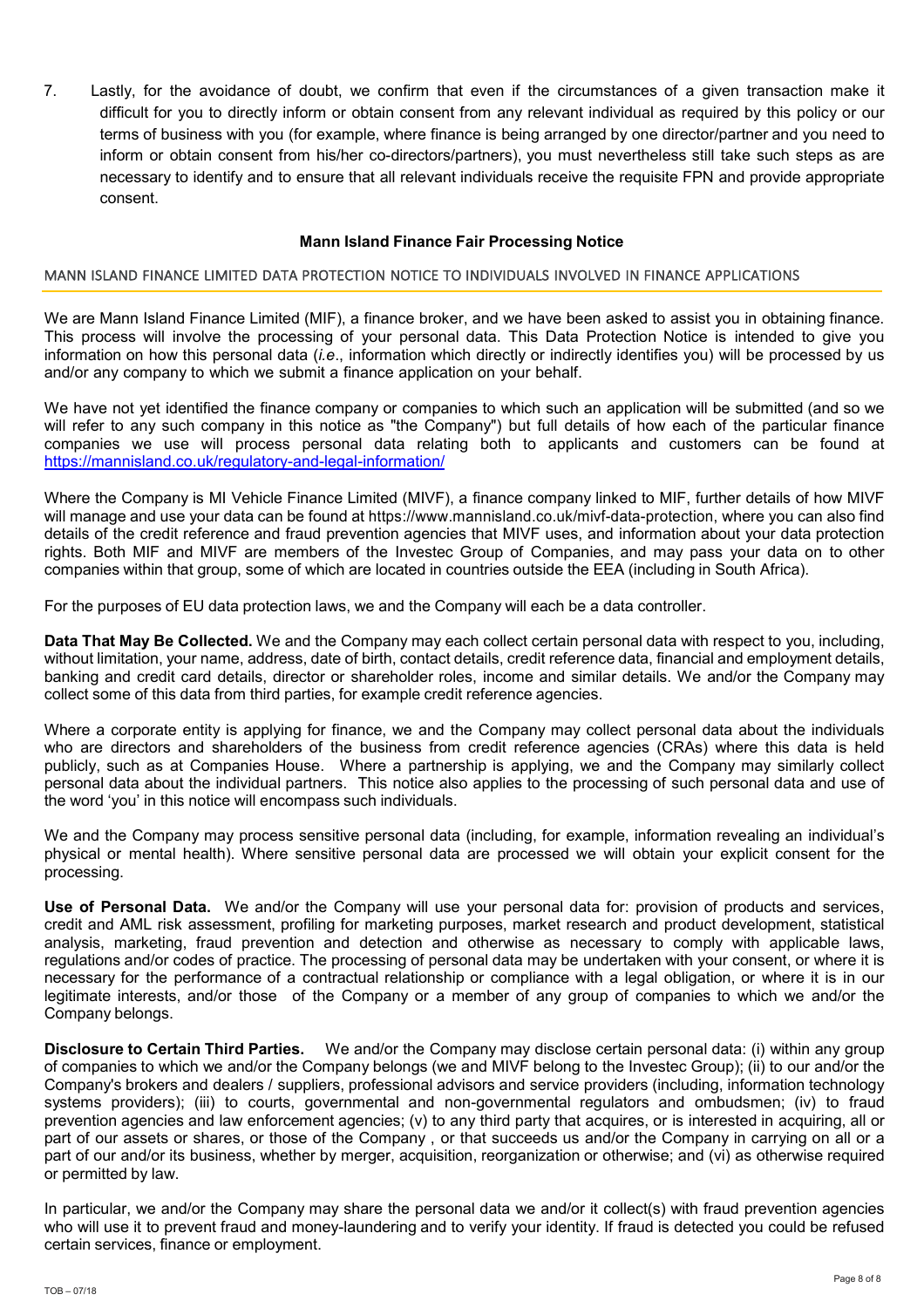Further details of how your information will be used by us and these fraud prevention agencies for this purpose can be found on the Investec website at www.investec.com/en\_gb/Legal/UK/fraud-prevention-notice.html or by contacting our Data Privacy Officer at 5, St Paul's Square, Liverpool L3 9SJ or by email to enquiries@mannisland.co.uk. Similar information relating to each Company to which your application may be submitted can be found at https://mannisland.co.uk/regulatory-and-legal-information/

In addition, in order to process your application for finance, your personal data will be shared with CRAs. We and/or the Company will send information about your applications to CRAs and they will record this, even if your application does not proceed or is unsuccessful. This will include information from your credit application and about your financial situation and financial history. CRAs can give us and/or the Company both public information (e.g. electoral register) and shared credit, financial situation and financial history information and fraud prevention information

We and/or the Company may use the data received to:

- Assess your creditworthiness:
- Verify the accuracy of the data you have provided:
- Prevent criminal activity, fraud and money laundering:
- Manage your account(s);
- Trace and recover debts; and
- Ensure any offers provided to you are appropriate to your circumstances.

The Company may continue to exchange information about you with CRAs while you have a relationship with them, and may also inform the CRAs about your settled accounts. If you borrow and do not repay in full and on time, CRAs will record the outstanding debt. This information may be supplied to other organisations by CRAs. When CRAs receive a search from us and/or the Company they will place a search footprint on your credit file that may be seen by other lenders.

If you are making a joint application, or tell us and/or the Company that you have a spouse or financial associate, we and/or the Company may link your records together, so you should make sure you discuss this with them, and share with them this information, before lodging the application. CRAs will also link your records together and these links will remain on your and their files until such time as you or your partner successfully files for a disassociation with the CRAs to break that link.

The identities of the CRAs, their role also as fraud prevention agencies, the data they hold, the ways in which they use and share personal information, data retention periods and your data protection rights with the CRAs are explained in more detail at each of the three CRAs websites – using any of these three addresses will take you to the same CRA Information Notice (CRAIN) document:

- Callcredit www.callcredit.co.uk/crain;
- Equifax www.equifax.co.uk/crain;

Experian www.experian.co.uk/crain.

**Transfer of Personal Data Outside the European Economic Area ("EEA").** We and/or the Company may transfer your personal data to recipients (including affiliates) located in countries outside of the EEA, which may not have data privacy laws equivalent to those in the EEA. In such a case, we and/or the Company will be under a duty to take all necessary steps to ensure the safety of your personal data in accordance with applicable data protection laws.

**Your rights.** Under applicable EU data privacy laws, you may have a right to: (i) request access to and rectification or erasure of your personal data; (ii) obtain restriction of processing or to object to processing of your personal data; (iii) withdraw your consent to the processing of your personal data; and (iv) data portability (i.e. to request the transfer of personal data from one data controller to another in certain circumstances). If you wish to exercise any of these rights against us, you should contact our Data Privacy Officer at 5 St Paul's Square, Liverpool, L3 9SJ or email enquiries@mannisland.co.uk; if you wish to do so against any Company to which your application has been submitted, you should contact its Data Privacy Officer using the details available from https://mannisland.co.uk/regulatory-and-legalinformation/ Where the Company is MIVF, please email AFGDataprivacy@investec.co.uk. You also have the right to lodge a complaint about the processing of your personal data by us and/or the Company with the UK data protection authority, the Information Commissioner's Office, whose contact details can be found at https://ico.org.uk.

Page 8 of 8 We and/or the Company may rely on automated credit assessment based on the personal data which we receive from you and/or obtain from a credit reference agency or similar sources about your credit profile or history. The outcome of this process can result in an automated decline of your application where it does not meet the acceptance criteria which